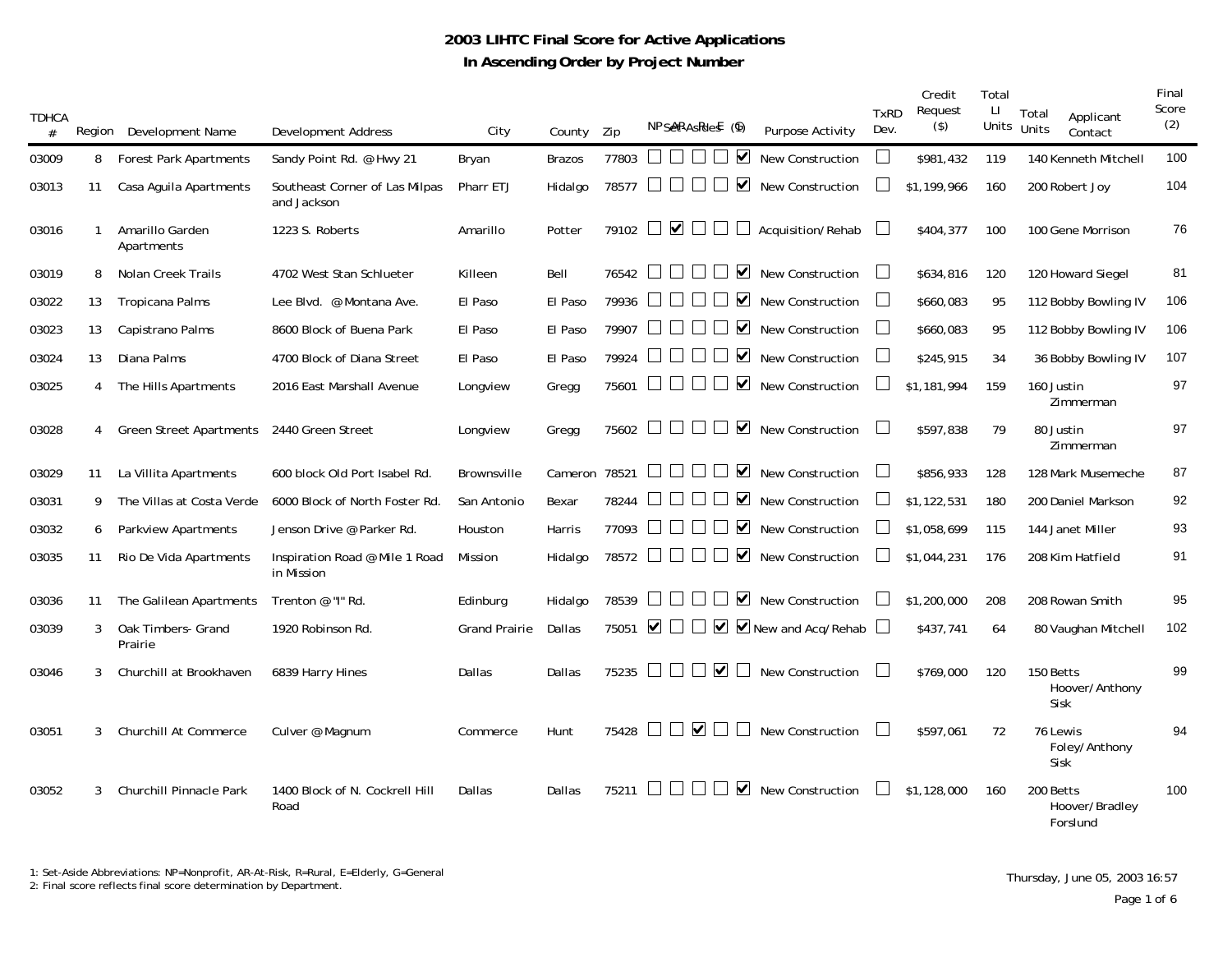| <b>TDHCA</b><br># |                | Region Development Name             | <b>Development Address</b>              | City                 | County                                  | Zip                  |                      | NPSeRAsRief (6)                |                                          | <b>Purpose Activity</b>                                            | <b>TxRD</b><br>Dev. | Credit<br>Request<br>$($ \$) | Total<br>Ч | Total<br>Units Units | Applicant<br>Contact | Final<br>Score<br>(2) |
|-------------------|----------------|-------------------------------------|-----------------------------------------|----------------------|-----------------------------------------|----------------------|----------------------|--------------------------------|------------------------------------------|--------------------------------------------------------------------|---------------------|------------------------------|------------|----------------------|----------------------|-----------------------|
| 03053             | 4              | <b>Millpoint Townhomes</b>          | 751 Kilgore Drive                       | Henderson            | Rusk                                    | 75652                |                      | $\square$ $\square$ $\square$  |                                          | <b>New Construction</b>                                            | ⊔                   | \$527,733                    | 76         |                      | 76 James Washburn    | 91                    |
| 03054             | 3              | The Village @ Prairie<br>Creek      | 1216 Dowdy Ferry Road                   | Dallas               | Dallas                                  | 75217 □              |                      |                                | $\blacktriangledown$<br>$\perp$          | <b>New Construction</b>                                            | ⊔                   | \$996,013                    | 160        |                      | 200 James Washburn   | 95                    |
| 03057             | 9              | Landa Place                         | Landa Street @ Mission Drive            | New Braunfels Comal  |                                         | 78130                |                      | $\Box$ $\vee$<br>$\mathbf{I}$  | $\begin{array}{c} \hline \end{array}$    | <b>New Construction</b>                                            | $\Box$              | \$448,245                    | 76         |                      | 76 Lucille Jones     | 73                    |
| 03060             | 6              | Calhoun Place                       | 6001 Calhoun                            | Houston              | Harris                                  | 77021                |                      |                                | $\vee$ $\vee$                            | <b>New Construction</b>                                            |                     | \$1,017,060                  | 160        |                      | 200 Elizabeth Young  | 99                    |
| 03063             | 6              | <b>Cricket Hollow</b><br>Apartments | 9700 FM 1097                            | Willis               | Montgom 77318 $\Box$ $\Box$<br>ery      |                      |                      |                                | $\blacktriangledown$<br>$\Box$           | <b>New Construction</b>                                            |                     | \$852,954                    | 150        |                      | 176 Brian Cogburn    | 98                    |
| 03064             | 5              | <b>Stone Hearst</b>                 | 1650 East Lucas Drive                   | Beaumont             | Jefferson 77703                         |                      | $\mathbf{1}$         | $\perp$                        | $\blacktriangledown$                     | <b>New Construction</b>                                            |                     | \$1,038,789                  | 115        |                      | 144 R.J. Collins     | 100                   |
| 03065             | 8              | <b>Red Oak</b>                      | 4500 Block of South 3rd Street          | Waco                 | McLenna 76706 $\Box$ $\Box$ $\Box$<br>n |                      |                      |                                |                                          | $\triangleright$ New Construction                                  | $\Box$              | \$559,937                    | 64         |                      | 80 R.J. Collins      | 100                   |
| 03066             | $\overline{2}$ | Anson Park                          | 2800 Blk Old Anson Rd.                  | Abilene              | Taylor                                  | 79603                |                      |                                |                                          | $\triangledown$ New Construction                                   | $\Box$              | \$561,000                    | 60         |                      | 64 R.J. Collins      | 89                    |
| 03067             | 9              | <b>Tuscany Court</b>                | 2208 14th Street                        | Hondo                | Medina                                  | 78861                |                      | $\Box\ \Box\ \lor\ \Box\ \Box$ |                                          | Rehab Only                                                         | $\Box$              | \$664,484                    | 72         |                      | 76 Ronette Hodges    | 99                    |
| 03068             | 8              | Stone Ranch Apartments<br>Homes     | 4400 Block East Rancier Avenue          | Killeen              | Bell                                    | 76543                |                      |                                |                                          | $\Box$ $\Box$ $\Box$ $\Box$ New Construction                       | $\Box$              | \$622,580                    | 129        |                      | 152 Michael Lankford | 106                   |
| 03069             | 5              | <b>Cole Creek Apartments</b>        | Near 1400 Block of East Loop<br>304     | Crocket              | Houston                                 | 75835                | $\blacktriangledown$ |                                |                                          | $\Box$ $\Box$ $\Box$ $\Box$ New Construction                       |                     | \$477,317                    | 60         |                      | 64 Michael Lankford  | 96                    |
| 03070             | 6              | <b>Bay Ranch Apartments</b>         | 1400 Thompson Road                      | Bay City             | a                                       |                      |                      |                                |                                          | Matagord 77414 $\Box$ $\Box$ $\Box$ $\Box$ $\Box$ New Construction | $\mathbf{I}$        | \$477,317                    | 60         |                      | 64 Michael Lankford  | 96                    |
| 03073             | 3              | The Residences of<br>Pemberton Hill | 250 Pemberton Hill Road                 | Dallas               | Dallas                                  |                      |                      |                                |                                          | 75217 $\Box$ $\Box$ $\Box$ $\Box$ $\Box$ New Construction          |                     | \$944,277                    | 134        |                      | 168 Robert Voelker   | 93                    |
| 03080             | 13             | <b>Mission Trail Apartments</b>     | 9730 Galilee Drive                      | El Paso              | El Paso                                 | 79927                |                      |                                | $\blacktriangledown$<br>$\Box$           | New Construction                                                   | $\Box$              | \$375,202                    | 49         |                      | 62 Valerie Funk      | 103                   |
| 03081             | 3              | The Senior Apartments               | 1000 South Carrier Parkway              | <b>Grand Prairie</b> | Dallas                                  | 75051                |                      |                                | ⊻⊻                                       | New Construction                                                   | $\Box$              | \$750,000                    | 123        |                      | 154 Hal Thorne       | 102                   |
| 03084             | 3              | <b>Coughtrey Estates</b>            | Timber Oaks @ Osler                     | <b>Grand Prairie</b> | Tarrant                                 | 76010                |                      | $\Box$ $\Box$ $\Box$           |                                          | <b>New Construction</b>                                            | $\Box$              | \$888,026                    | 160        |                      | 200 Robert Voelker   | 97                    |
| 03088             | 11             | Palm Court Apartments               | N. Minnesota Avenue @ Travis<br>Road    | Brownsville          | Cameron 75821                           |                      | <b>UUU</b>           |                                | $\Box$                                   | $\blacksquare$ New Construction                                    |                     | \$1,200,000                  | 156        | Fisher               | 156 Matt Harris/Bill | 89                    |
| 03089             | 9              | <b>Woodshire Apartments</b>         | 5300 Block of SW Military               | San Antonio          | Bexar                                   | 78242 $\blacksquare$ |                      |                                | $\perp$                                  | $\blacksquare$ New Construction                                    |                     | \$1,148,000                  | 136        | Fisher               | 170 Matt Harris/Bill | 106                   |
| 03092             | 6              | <b>Foster Place Manor</b>           | 7210 Scott Street                       | Houston              | Harris                                  | 77021                | $\blacktriangledown$ | $\Box$ $\vee$<br>$\mathcal{L}$ | $\perp$                                  | New Construction                                                   | $\Box$              | \$800,000                    | 128        |                      | 160 John Barineau    | 97                    |
| 03094             | 3              | Reserve II at Las Brisas            | 4237 Club House Place                   | <b>Irving</b>        | Dallas                                  | 75038                |                      |                                | ☑                                        | New Construction                                                   | $\Box$              | \$934,952                    | 144        |                      | 180 Garry Woomer     | 102                   |
| 03095             | 6              | Derby House                         | Garth Road and Eastchase Street Baytown |                      | Harris                                  | 77521                |                      |                                | $\blacktriangledown$                     | <b>New Construction</b>                                            | $\mathbf{I}$        | \$1,200,000                  | 198        |                      | 248 Todd Borck       | 97                    |
| 03097             | 3              | <b>Frazier Fellowship</b>           | 4700-4900 Hatcher Street                | Dallas               | Dallas                                  | 75210                |                      | <b>OUU</b>                     | $\begin{array}{c} \boxed{1} \end{array}$ | $\blacksquare$ New Construction                                    | $\perp$             | \$452,374                    | 60         |                      | 76 Debbie Quintugua  | 100                   |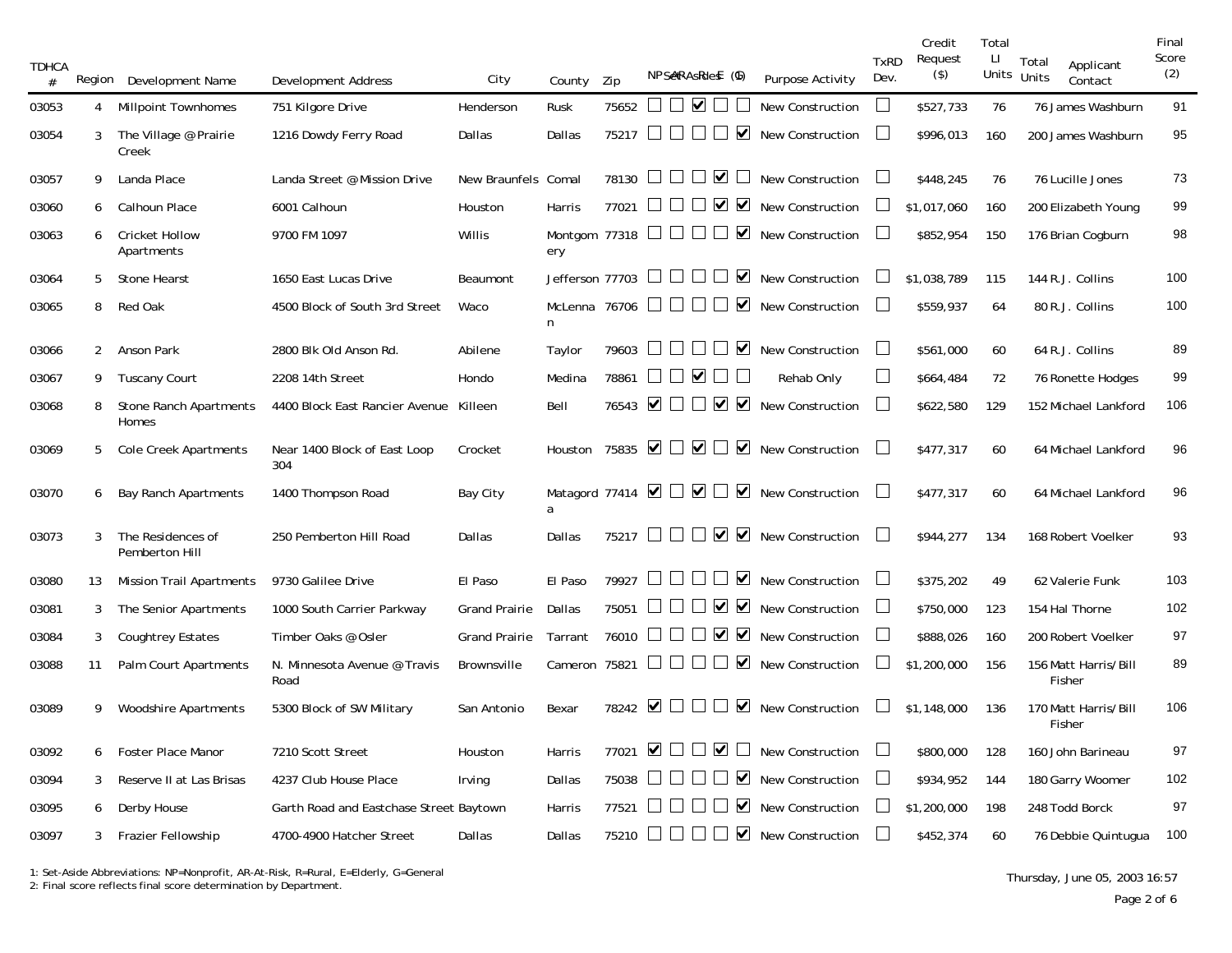| <b>TDHCA</b><br># |                | Region Development Name            | Development Address                                    | City          | County               | Zip   | NPSARAsRies (6)                                                       | <b>Purpose Activity</b>                | <b>TxRD</b><br>Dev.      | Credit<br>Request<br>$($ \$) | Total<br>П<br>Units Units | Total<br>Applicant<br>Contact        | Final<br>Score<br>(2) |
|-------------------|----------------|------------------------------------|--------------------------------------------------------|---------------|----------------------|-------|-----------------------------------------------------------------------|----------------------------------------|--------------------------|------------------------------|---------------------------|--------------------------------------|-----------------------|
| 03100             | 4              | Churchill at Longview              | 1500 Block E. Whaley                                   | Longview      | Gregg                | 75601 | M                                                                     | <b>New Construction</b>                |                          | \$1,150,000                  | 160                       | 160 Betts<br>Hoover/Brad<br>Forslund | 99                    |
| 03104             | $\overline{2}$ | Green Briar Village                | 601 Airport Drive                                      | Wichita Falls | Wichita<br>Falls     | 75306 | $\Box$<br>$\blacktriangledown$<br>$\mathbf{1}$<br>$\mathbf{I}$        | New Construction                       |                          | \$877.490                    | 114                       | 120 Randy Stevenson                  | 84                    |
| 03108             | 6              | Alta Reed Apartments               | Corner of Reed Rd. and S.H. 288 Houston                |               | Harris               | 77051 | $\blacktriangledown$                                                  | <b>New Construction</b>                |                          | \$1,200,000                  | 200                       | 250 Bernard Felder                   | 99                    |
| 03112             | 6              | Horizon Ridge<br>Apartments        | 21209 Northwest Highway 290                            | Houston       | Harris               | 77429 | $\blacktriangledown$<br>$\pm$<br>$\Box$                               | New Construction                       | $\Box$                   | \$918,055                    | 160                       | 200 Kurt Kehoe                       | 77                    |
| 03117             | 5              | Timber Village                     | Bulldog Drive @ South Bowie<br><b>Street</b>           | Jasper        | Jasper               | 75951 | ▏□▽<br>$\blacktriangledown$<br>$\perp$                                | New Construction                       | $\mathbb{R}$             | \$578,303                    | 72                        | 76 Rick Deyoe                        | 87                    |
| 03126             | 6              | The Linden's Apartments            | North Avenue J and Skinner<br>Street                   | Freeport      | Brazoria             |       | 77541 $\Box$ $\Box$ $\Box$<br>$\blacktriangledown$<br>$\perp$         | <b>New Construction</b>                |                          | \$770,070                    | 96                        | 120 Lawrence<br>Mazzotta             | 95                    |
| 03129             | 6              | Samaritan Village<br>Apartments    | 5100 Block of Scott Street                             | Houston       | Harris               |       | 77004 $\blacksquare$<br>$\blacktriangledown$<br>$\perp$               | <b>New Construction</b>                |                          | \$422,499                    | 56                        | 72 Thomas Scott                      | 99                    |
| 03130             | 6              | Sunset Plaza Apartments            | 6053 Bellfort                                          | Houston       | Harris               | 77033 | $\blacktriangledown$<br>$\blacktriangledown$<br>$\mathsf{L}$          | <b>New Construction</b>                | $\Box$                   | \$575,723                    | 90                        | 120 Thomas Scott                     | 99                    |
| 03132             | 1              | The Pioneer                        | Avenue K & Broadway                                    | Lubbock       | Lubbock              | 79401 | □▽<br>$\Box$<br>$\Box$                                                | Rehab Only                             | $\overline{\phantom{a}}$ | \$550,253                    | 80                        | 100 Robert DeLuca                    | 103                   |
| 03134             | 13             | Lilac Garden Apartments            | 7845 Lilac Way                                         | El Paso       | El Paso              | 79915 | $\blacktriangledown$<br>$\Box$                                        | Rehab Only                             | $\overline{\phantom{a}}$ | \$686,800                    | 150                       | 150 Doug Gurkin                      | 82                    |
| 03136             | 9              | Tigonio Villas                     | 4601 Rimrock Street                                    | San Antonio   | Bexar                | 78228 | $\blacktriangledown$<br>$\Box$                                        | New Construction                       | $\Box$                   | \$1,143,394                  | 112                       | 140 Melanie Bunstine                 | 103                   |
| 03138             | 9              | Ryan Crossing Villas               | 300 Block of Chelsea Square                            | Selma         | Guadalup 78154<br>e  |       | $\blacktriangledown$<br><b>The Common</b><br>$\Box$<br>$\mathbb{R}^n$ | New Construction                       | $\Box$                   | \$907,828                    | 144                       | 180 John Paul                        | 80                    |
| 03140             | $\mathbf{1}$   | Park Meadows Villas                | Oak Avenue and Weber Avenue                            | Lubbock       | Lubbock              | 79404 | $\blacktriangledown$ $\Box$<br>$\blacktriangledown$                   | <b>New Construction</b>                | L                        | \$745,677                    | 100                       | 112 Aubrea Hance                     | 93                    |
| 03145             | 12             | Sterling Springs Villas            | South side of E. Golf Course                           | Midland       | Midland              | 79701 | ☑<br>$\perp$                                                          | New Construction                       | $\Box$                   | \$850,643                    | 114                       | 120 Ron Hance                        | 81                    |
| 03153             | 6              | Northline Point<br>Apartments      | 7313 Northline                                         | Houston       | Harris               | 77076 | $\Box$ $\lor$ $\Box$                                                  | $\Box$ $\Box$ New and Acg/Rehab $\Box$ |                          | \$364,741                    | 160                       | 200 Kimberly Herzog                  | 85                    |
| 03155             | 9              | Villas of Leon Valley              | 7000 Block of Huebner Rd.                              | Leon Valley   | Bexar                | 78240 | $\blacktriangledown$<br>$\perp$                                       | New Construction                       |                          | \$492,672                    | 100                       | 100 Deborah Griffin                  | 103                   |
| 03158             | $\mathbf{2}$   | Red River Senior Village           | Ross Street at US Highway 287                          | Vernon        | Wilbarge 76384<br>r. |       | $\Box\Box\trianglerighteq\Box\trianglerighteq\Box$                    | <b>New Construction</b>                | $\overline{\phantom{a}}$ | \$404,729                    | 57                        | 60 Beverly<br>Funderburgh            | 88                    |
| 03159             | 3              | Summit Senior Village              | Lawrence @ O'Neal Street                               | Gainesville   | Cooke                | 76240 | ✔▼<br>$\perp$                                                         | <b>New Construction</b>                |                          | \$490,662                    | 68                        | 76 Monique Allen                     | 93                    |
| 03160             | 7              | Villas on Sixth Street             | 1900 Block of East Sixth Street                        | Austin        | Travis               | 78702 | $\blacktriangledown$                                                  | <b>New Construction</b>                |                          | \$1,190,349                  | 136                       | 160 Martin Gonzalez                  | 84                    |
| 03161             | 8              | Dripping Springs Senior<br>Village | J.J. Frewellen @ Eastern Little<br>League Compels Road | Waco          | McLenna<br>n         | 76704 | $\blacktriangledown$<br>$\blacktriangledown$                          | <b>New Construction</b>                |                          | \$576,585                    | 85                        | 100 Leslie Donaldson                 | 98                    |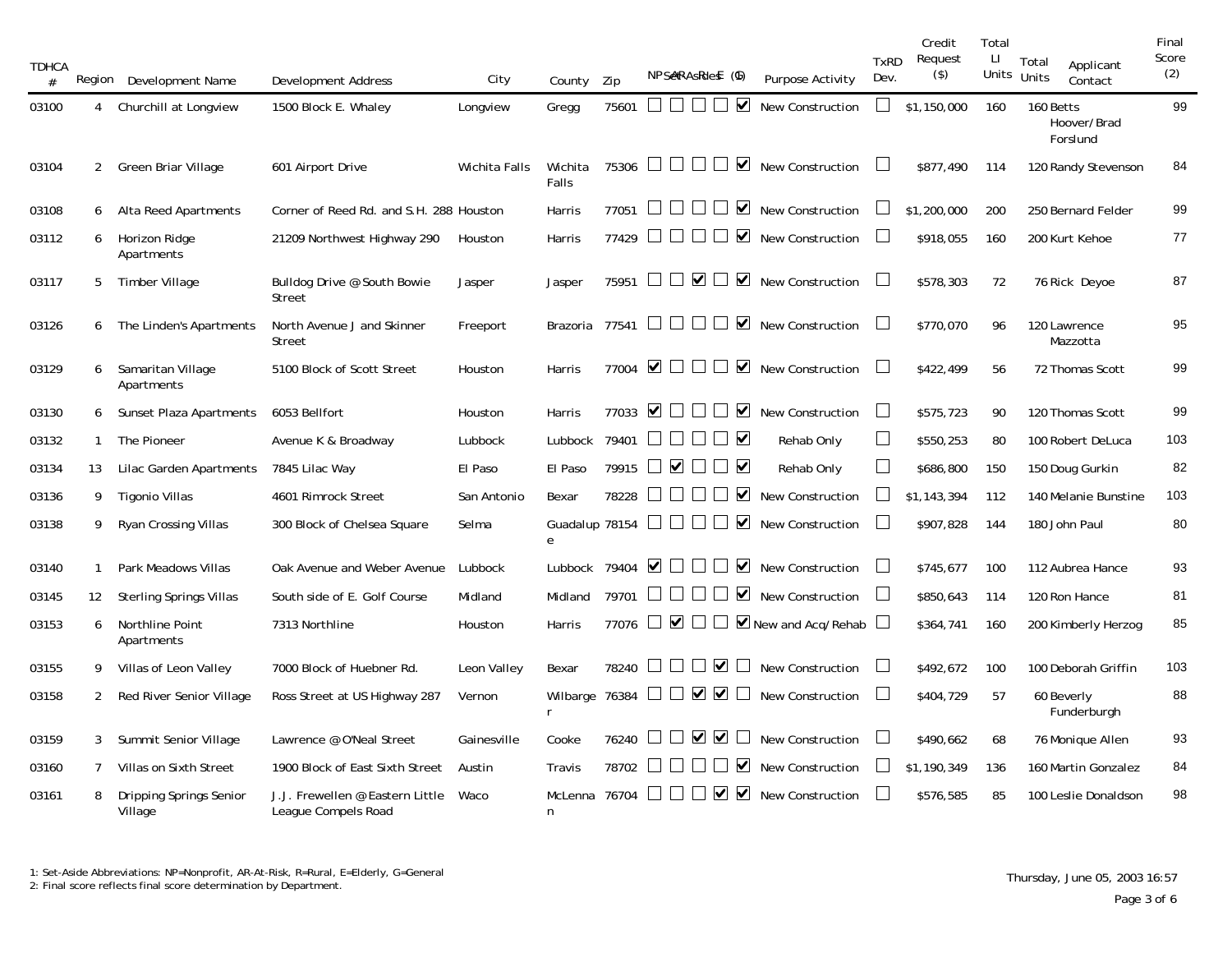| <b>TDHCA</b><br># | Region | Development Name                                | Development Address                      | City                 | County               | Zip   | NPSARAsRief (6)                                              |                                              | <b>Purpose Activity</b>                                            | <b>TxRD</b><br>Dev.      | Credit<br>Request<br>$($ \$) | Total<br>Ш | Total<br>Applicant<br>Units Units<br>Contact | Final<br>Score<br>(2) |
|-------------------|--------|-------------------------------------------------|------------------------------------------|----------------------|----------------------|-------|--------------------------------------------------------------|----------------------------------------------|--------------------------------------------------------------------|--------------------------|------------------------------|------------|----------------------------------------------|-----------------------|
| 03162             | 10     | Pinnacle Pointe<br>Apartments                   | 600 block of Salem Road                  | Victoria             | Victoria             | 77902 | 88 S S S                                                     | $\blacktriangledown$                         | <b>New Construction</b>                                            |                          | \$872,505                    | 143        | 144 David Saling                             | 80                    |
| 03163             | 3      | <b>Cedar View Apartments</b>                    | 1617 West Highway 180 at<br>Barker St.   | <b>Mineral Wells</b> | Palo<br>Pinto        | 76067 | $\blacktriangledown$ $\Box$<br>$\mathcal{L}$<br>$\mathbf{1}$ | $\mathbf{1}$                                 | <b>New Construction</b>                                            | L                        | \$560,000                    | 72         | 72 Leslie Donaldson                          | 89                    |
| 03164             | 8      | <b>Bluffview Villas</b>                         | 2800 Hwy 36 South                        | Brenham              | on                   |       | Washingt 77833 $\Box$ $\Box$ $\Box$ $\Box$                   |                                              | New Construction                                                   | $\mathbf{L}$             | \$448,245                    | 76         | 76 Samuel Tijerina                           | 55                    |
| 03168             | 7      | Kingsland Trails<br>Apartments                  | 4800 Block of 2900                       | Kingsland            | Llano                |       |                                                              |                                              | 78639 $\Box$ $\Box$ $\Box$ $\Box$ New Construction                 | $\Box$                   | \$446,148                    | 60         | 76 Mark Mayfield                             | 95                    |
| 03170             |        | North Main Park<br>Apartments                   | 6800-6900 Block of North Main<br>St.     | Baytown              | Harris               | 77521 | $\Box$<br>$\perp$<br>$\mathcal{L}$                           | $\blacktriangleright$<br>$\perp$             | New Construction                                                   | $\mathbf{I}$             | \$678,659                    | 112        | 140 R.R. Kilday                              | 80                    |
| 03171             | 6      | Uvalde Ranch Apartments                         | 12615 Wallisville Road                   | Houston              | Harris               | 77013 |                                                              | ☑                                            | New Construction                                                   |                          | \$1,015,377                  | 160        | 200 Barry Kahn                               | 98                    |
| 03174             | 6      | Las Palomas                                     | 8525/8526 Pitner Road                    | Houston              | Harris               | 77080 |                                                              | $\blacktriangledown$                         | <b>New Construction</b>                                            |                          | \$742,912                    | 89         | 112 Chris Richardson                         | 94                    |
| 03176             | 9      | Binz Ranch (San Miguel<br>Apartments)           | 3600 Block Binz Engleman Road            | San Antonio          | Bexar                | 78219 |                                                              | $\blacktriangledown$                         | New Construction                                                   |                          | \$1,200,000                  | 160        | 200 Ryan Wilson                              | 106                   |
| 03178             | 6      | Jacinto Manor                                   | 9701 Market St.                          | Jacinto City         | Harris               | 77029 | $\mathbb{R}^n$<br>$\blacksquare$                             | ✔                                            | <b>New Construction</b>                                            | $\Box$                   | \$782,354                    | 160        | 200 Elizabeth Young                          | 100                   |
| 03180             | 6      | The Gardens Senior<br><b>Living Apartments</b>  | 1300 Block of W. Tidwell                 | Houston              | Harris               | 77091 | $\Box$<br>$\perp$                                            | $\blacktriangledown$<br>$\blacktriangledown$ | New Construction                                                   | $\mathbf{L}$             | \$416,822                    | 60         | 76 Isaac Matthews                            | 95                    |
| 03182             | 6      | The Manor at Jersey<br>Village                  | 12400 Castlebridge Drive                 | Jersey Village       | Harris               | 77065 | $\Box$ $\Box$ $\Box$ $\Box$ $\lor$                           |                                              | New Construction                                                   | $\mathbf{L}$             | \$782,354                    | 160        | 200 Elizabeth Young                          | 100                   |
| 03184             | 3      | The Pegasus                                     | 7200 North Stemmon Fwy.                  | Dallas               | Dallas               | 75247 | $\blacktriangledown$<br>$\perp$                              | ☑<br>$\blacktriangledown$                    | Acquisition/Rehab                                                  |                          | \$1,156,172                  | 124        | 156 Glenn Lynch                              | 104                   |
| 03189             | 6      | The Village at<br>Morningstar                   | 3401 Magnolia Avenue                     | Texas City           | Galvesto 77590<br>n. |       | $\mathcal{L}$                                                | ▁▁v                                          | <b>New Construction</b>                                            | $\mathbf{L}$             | \$418,179                    | 70         | 78 Diana McIver                              | 98                    |
| 03190             | 9      | <b>Westview Ranch</b><br>(formerly Comal Ranch) | 1700 Block of West Comal Street Pearsall |                      | Frio                 | 78061 | $\Box\quad \Box \lor \Box$                                   | $\mathbf{L}$                                 | <b>New Construction</b>                                            |                          | \$595,000                    | 68         | 72 Diana McIver                              | 92                    |
| 03191             | 9      | <b>Bentley Place Apartments</b>                 | 8004 Bentley Drive                       | San Antonio          | Bexar                | 78218 | $\blacktriangledown$<br>$\mathcal{L}$<br>$\mathbf{L}$        | $\blacktriangledown$                         | <b>New Construction</b>                                            |                          | \$1,006,759                  | 166        | 208 Sandra Williams                          | 101                   |
| 03192             | 3      | <b>Emmanuel Village</b>                         | 4701 Meadow                              | Dallas               | Dallas               | 75215 | $\Box$                                                       | $\blacktriangledown$                         | New Construction                                                   | $\overline{\phantom{a}}$ | \$798,748                    | 100        | 128 Victoria Spicer                          | 95                    |
| 03195             | 4      | <b>Waterford Place</b>                          | 1600 Eastman Road                        | Longview             | Gregg                | 75606 |                                                              | $\blacktriangledown$                         | <b>New Construction</b>                                            |                          | \$369,494                    | 36         | 36 Doug Dowler                               | 90                    |
| 03196             | 5      | Arcadia Village                                 | 673 Arcadia Road                         | Center               | Shelby               |       |                                                              |                                              | 75935 $\Box$ $\Box$ $\Box$ $\Box$ New Construction                 |                          | \$268,802                    | 26         | 26 Doug Dowler                               | 98                    |
| 03207             | 9      | Palacio Del Sol                                 | 400 North Frio                           | San Antonio          | Bexar                |       |                                                              |                                              | 78207 $\Box$ $\Box$ $\Box$ $\Box$ $\Box$ New and Acq/Rehab $\Box$  |                          | \$1,173,902                  | 160        | 200 Fernando<br>Godinez                      | 96                    |
| 03212             | 3      | Village of Kaufman                              | 421 East 7th Street                      | Kaufman              |                      |       |                                                              |                                              | Kaufman 75142 $\Box$ $\Box$ $\Box$ $\Box$ Acquisition/Rehab $\Box$ |                          | \$203,150                    | 67         | 67 Daniel O'Dea                              | 64                    |
| 03213             |        | 5 Fox Run Apartments                            | 2600 Allie Payne Road                    | Orange               | Orange               |       |                                                              |                                              | 77632 $\Box$ $\Box$ $\Box$ $\Box$ $\Box$ Acquisition/Rehab $\Box$  |                          | \$216,440                    | 68         | 68 Daniel O'Dea                              | 77                    |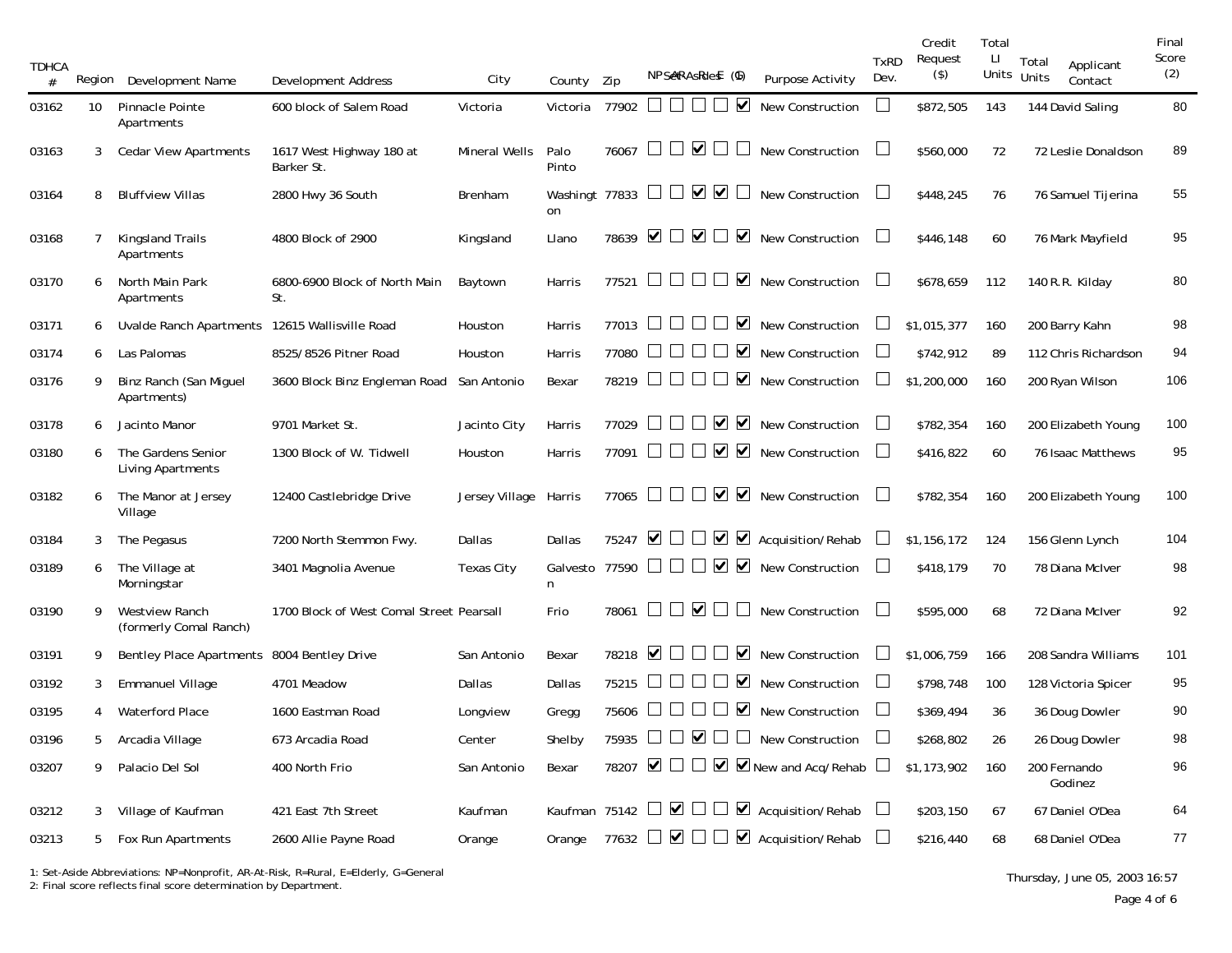| <b>TDHCA</b><br># | Region         | Development Name                           | <b>Development Address</b>                                         | City               | County          | Zip   | NPSeRAsRies (6)                                                  |                      | Purpose Activity                                                                      | <b>TxRD</b><br>Dev.     | Credit<br>Request<br>$($ \$) | Total<br>П | Total<br>Applicant<br>Units Units<br>Contact | Final<br>Score<br>(2) |
|-------------------|----------------|--------------------------------------------|--------------------------------------------------------------------|--------------------|-----------------|-------|------------------------------------------------------------------|----------------------|---------------------------------------------------------------------------------------|-------------------------|------------------------------|------------|----------------------------------------------|-----------------------|
| 03220             | 13             | Desert Breeze, Ltd.                        | 14600-14624 Desert Breeze Dr.                                      | Horizon City       | El Paso         | 79927 | $\blacksquare$                                                   |                      | New Construction                                                                      |                         | \$360,434                    | 36         | 36 James Millener                            | 88                    |
| 03222             | 13             | <b>Whispering Sands</b><br>Townhomes, Ltd. | South 1018 Feet from<br>Washington Rd. on west side of<br>Omar Rd. | Anthony            | El Paso         | 79821 | $\Box\quad \Box \lor \Box$                                       | $\blacktriangledown$ | <b>New Construction</b>                                                               | ⊔                       | \$287,970                    | 34         | 36 Ike Monty                                 | 83                    |
| 03223             | 13             | Suncrest Townhomes,<br>Ltd.                | 415 Mesa Hills Dr.                                                 | El Paso            | El Paso         |       | $79912$ $\blacksquare$                                           | ☑                    | New Construction                                                                      |                         | \$1,152,843                  | 144        | 160 Ike Monty                                | 104                   |
| 03226             | 13             | Canyon Run Townhomes,<br>Ltd.              | 771 N. Resler Dr.                                                  | El Paso            | El Paso         |       | $79912$ $\Box$ $\Box$ $\Box$                                     | $\blacktriangledown$ | <b>New Construction</b>                                                               | $\Box$                  | \$146,781                    | 16         | 16 Ike Monty                                 | 98                    |
| 03227             | 13             | Cedar Oak Townhomes,<br>Ltd.               | 1541 Pendale Road                                                  | El Paso            | El Paso         |       | 79936                                                            | $\blacktriangledown$ | New Construction                                                                      | $\Box$                  | \$999,818                    | 124        | 146 Ike Monty                                | 100                   |
| 03231             | 6              | <b>Montgomery Meadows</b>                  | Old Montgomery Rd. @ Cline St. Huntsville                          |                    | Walker          | 77340 | $\begin{array}{c} \square \ \triangledown \ \square \end{array}$ |                      | New Construction                                                                      | $\Box$                  | \$411,107                    | 50         | 56 Emanuel Glockzin                          | 81                    |
| 03235             | 4              | Victoria Place Phase II                    | 1000 Barbara Street                                                | Athens             | n               |       | Henderso 75751 $\Box$ $\Box$ $\Box$                              |                      | <b>New Construction</b>                                                               | $\mathbf{L}$            | \$362,988                    | 40         | 48 Emanuel<br>Glockzin                       | 80                    |
| 03236             | 6              | Little York Villas                         | 6900 Block of Nuben & W.<br>Little York                            | Houston            | Harris          |       | 77091 $\Box$ $\Box$ $\Box$<br>$\perp$                            |                      | $\triangleright$ New Construction                                                     |                         | \$816,242                    | 103        | 128 Cherno Njie                              | 100                   |
| 03243             | 6              | Central City Homes                         | 6200 Bloc of Central City Blvd.                                    | Galveston          | n               |       | Galvesto 77551 $\blacksquare$<br>$\mathbb{R}^n$                  | $\blacktriangledown$ | <b>New Construction</b>                                                               |                         | \$875,624                    | 135        | 168 Margie Bingham                           | 93                    |
| 03245             | 6              | Meadows Place Senior<br>Village            | 12221 South Kirkwood                                               | Meadows Plac       | Fort<br>Bend    |       | 77477 $\Box$ $\Box$ $\Box$ $\Box$ $\Box$ $\Box$                  |                      | New Construction                                                                      |                         | \$674,985                    | 145        | 182 Rae Fairfield                            | 99                    |
| 03247             | 11             | Las Brinas Apartments                      | S. Tower Rd. and Moore Rd                                          | Alamo              | Hidalgo         | 78516 | VVV<br>$\mathcal{L}$                                             |                      | New Construction                                                                      | ⊻                       | \$45,890                     | 26         | 26 Dennis Hoover                             | 53                    |
| 03248             | 11             | La Casita del Valle                        | FM 1430 and old Casita Rd.                                         | La Casita          | Starr           | 78582 |                                                                  |                      | $\Box$ $\Box$ $\Box$ $\Box$ $\Box$ $\Box$ New Construction                            | ☑                       | \$66,499                     | 28         | 28 Dennis Hoover                             | 57                    |
| 03249             | 10             | The Palmas Apartments                      | 200 Avenue A                                                       | Aransas Pass       | San<br>Patricio |       |                                                                  |                      | 78336 $\Box$ $\Box$ $\Box$ $\Box$ New and Acq/Rehab $\Box$                            |                         | \$41,192                     | 24         | 24 Dennis Hoover                             | 32                    |
| 03250             | 3 <sup>7</sup> | Pine Run Apartments                        | 700 Piner                                                          | <b>Honey Grove</b> | Fannin          |       |                                                                  |                      | 75446 $\Box$ $\Box$ $\Box$ $\Box$ Acquisition/Rehab $\Box$                            |                         | \$62,925                     | 32         | 32 Dennis Hoover                             | 59                    |
| 03252             | 6              | Pine Meadow Apartments                     | 20968 Pine Island Rd                                               | Prairie View       | Waller          |       |                                                                  |                      | 77446 $\Box$ $\Box$ $\Box$ $\Box$ $\Box$ Acquisition/Rehab $\Box$                     |                         | \$94,121                     | 60         | 60 James Fieser                              | 58                    |
| 03253             | 6              | <b>Green Manor Apartments</b>              | 2000 4th Street                                                    | Hempstead          | Waller          |       |                                                                  |                      | 77445 $\Box$ $\Box$ $\Box$ $\Box$ $\Box$ Acquisition/Rehab $\Box$                     |                         | \$85,495                     | 40         | 40 James Fieser                              | 42                    |
| 03254             | 6              | <b>Bayou Bend Apartments</b>               | 3025 Waller Street                                                 | Waller             | Waller          |       |                                                                  |                      | 77484 $\Box$ $\Box$ $\Box$ $\Box$ $\Box$ Acquisition/Rehab                            | $\blacktriangledown$    | \$120,931                    | 56         | 56 James Fieser                              | 44                    |
| 03255             | 6              | <b>Cedar Cove Apartments</b>               | 1400 Eagle Lake Drive                                              | Sealy              | Austin          |       |                                                                  |                      | 77474 $\Box$ $\Box$ $\Box$ $\Box$ $\Box$ Acquisition/Rehab                            | ⊻                       | \$122,045                    | 54         | 54 James Fieser                              | 43                    |
| 03256             | 6              | Willowchase Apartments                     | 1845 5th Street                                                    | Hempstead          | Waller          | 77445 |                                                                  |                      | $\triangleright$ $\triangleright$ $\triangleright$ $\triangleright$ Acquisition/Rehab | $\overline{\mathbf{v}}$ | \$122,882                    | 57         | 57 James Fieser                              | 44                    |
| 03257             | 10             | Caney Run Estates                          | Ben Jordon @ US Highway 87                                         | Victoria           | Victoria        | 77901 |                                                                  |                      | $\Box$ $\Box$ New Construction                                                        | $\Box$                  | \$723,824                    | 116        | 116 Don Pace                                 | 85                    |
| 03258             | $\overline{2}$ | Mira Vista Apartments                      | Lee & Jefferson Streets                                            | Santa Anna         | Coleman 76878   |       |                                                                  |                      | Rehab Only                                                                            | $\blacktriangledown$    | \$70,346                     | 24         | 24 Patrick Barbolla                          | 54                    |